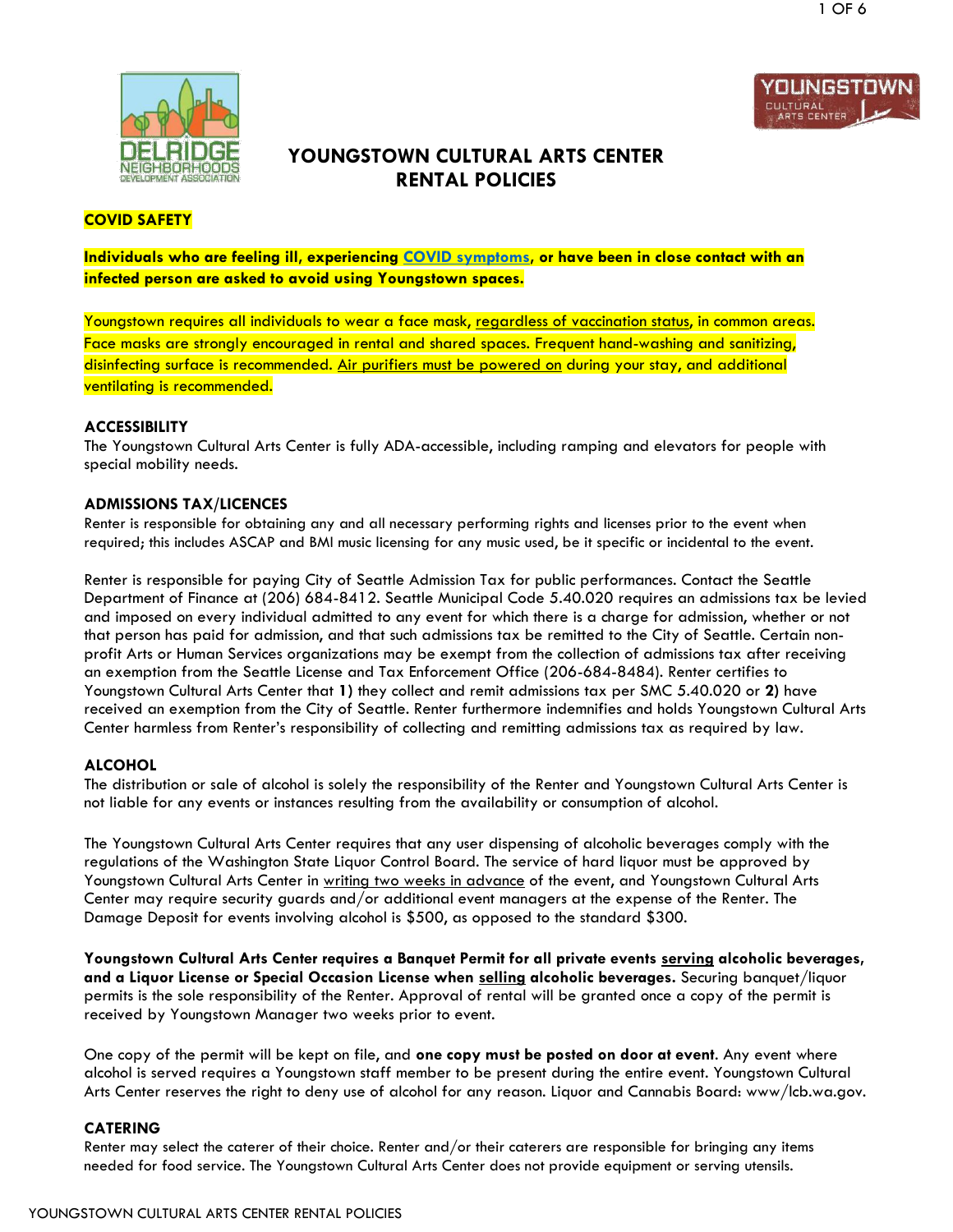#### **CLEANING**

Renter is expected to clean up after the event is completed – sweeping, mopping if needed, and emptying waste bin in the dumpsters at the Northeast corner of the building. Please ask your House Manager for assistance. All items brought to the cultural center by the Renter must be removed post-event, including all decorations. Approval must be given by the Youngstown Manager or Director for leaving any equipment.

Vacuums, brooms and other cleaning supplies will be made available to Renters to return the spaces to their original condition. Any special cleaning required after an event (for example, excessive spillage, staining on rugs and floors) will be charged to the Renter.

For events where food and beverages are served, and/or at the discretion of the Youngstown Manager or Director, a janitorial fee will be required as part of the rental agreement.

Any failure to comply with basic set-up and clean-up policies may result in the loss of the damage deposit, and additional charges.

#### **COVID SAFETY**

- If you or an individual in your group are feeling ill, experiencing [COVID symptoms,](https://kingcounty.gov/depts/health/communicable-diseases/disease-control/novel-coronavirus/~/media/depts/health/communicable-diseases/documents/C19/recognizing-covid-19-symptoms-elderly.ashx) or has had close contact with a covid-infected person, please avoid Youngstown
- Face mask required in common areas, regardless of vaccination status
- Face mask strongly encouraged in rental and shared spaces
- Air purifier must be powered on during event, and ventilation (via open door or window) suggested
- Frequent hand-washing and sanitizing encouraged
- Required cleaning and disinfecting of surfaces and high-touch areas (e.g. doorknobs, handles, microphones, etc.) after use / post-event

## **DAMAGES**

Renter is responsible for all damage to property and equipment caused by its agents or patrons. Such damage is inclusive of the physical facility, equipment therein, the exterior of the building, the sidewalks surrounding the building, and any other merchandise or goods inside the building.

#### **Renter is responsible for reporting any damage made to Youngstown Cultural Arts Center premises immediately following the event.** Any failure to report damage will result in the loss of the damage deposit, and may incur additional charges.

Youngstown is not responsible for items left, lost, or stolen.

#### **DONATED SPACE**

Availability of donated space is limited. To apply for space donation, please request an application from the Youngstown Manager. Refer to our [Rental Rates](https://dnda.org/wp-content/uploads/2018/11/Rental-Rates.pdf) document for information on non-profit discounts: [https://dnda.org/dnda-art/youngstown/rental-spaces/.](https://dnda.org/dnda-art/youngstown/rental-spaces/)

# **EVENT PUBLICITY**

**Do not publicize event or send invites until payment has been remitted to DNDA (Delridge Neighborhoods Development Association) and you are in receipt of a Rental Confirmation.** No promotion, publicity, or advertising (printed or otherwise) may state, imply, or allude to any sponsorship by or affiliation with the Youngstown Cultural Arts Center or Delridge Neighborhoods Development Association (DNDA) unless explicitly agreed upon with the Youngstown Manager or Executive Director of DNDA. Any mention of Youngstown or DNDA in print must be described as follows:

Delridge Neighborhoods Development Association / Youngstown Cultural Arts Center 4408 Delridge Way SW – Seattle, WA 98106 – (206) 935-2999 [www.dnda.org,](http://www.dnda.org/) [office@dnda.org](http://www.dnda.org/)

Printed materials must include the Youngstown Cultural Arts Center logo and Delridge Neighborhoods Development Association logos. Copies of the logos can be requested via the Contact Form on our website: [https://dnda.org/get-involved/contact-us](https://dnda.org/get-involved/contact-us/)/.

website events calendar.<br>YOUNGSTOWN CULTURAL ARTS CENTER RENTAL POLICIES Unless Renter specifies event is NOT to be made public, all event information may be listed on the DNDA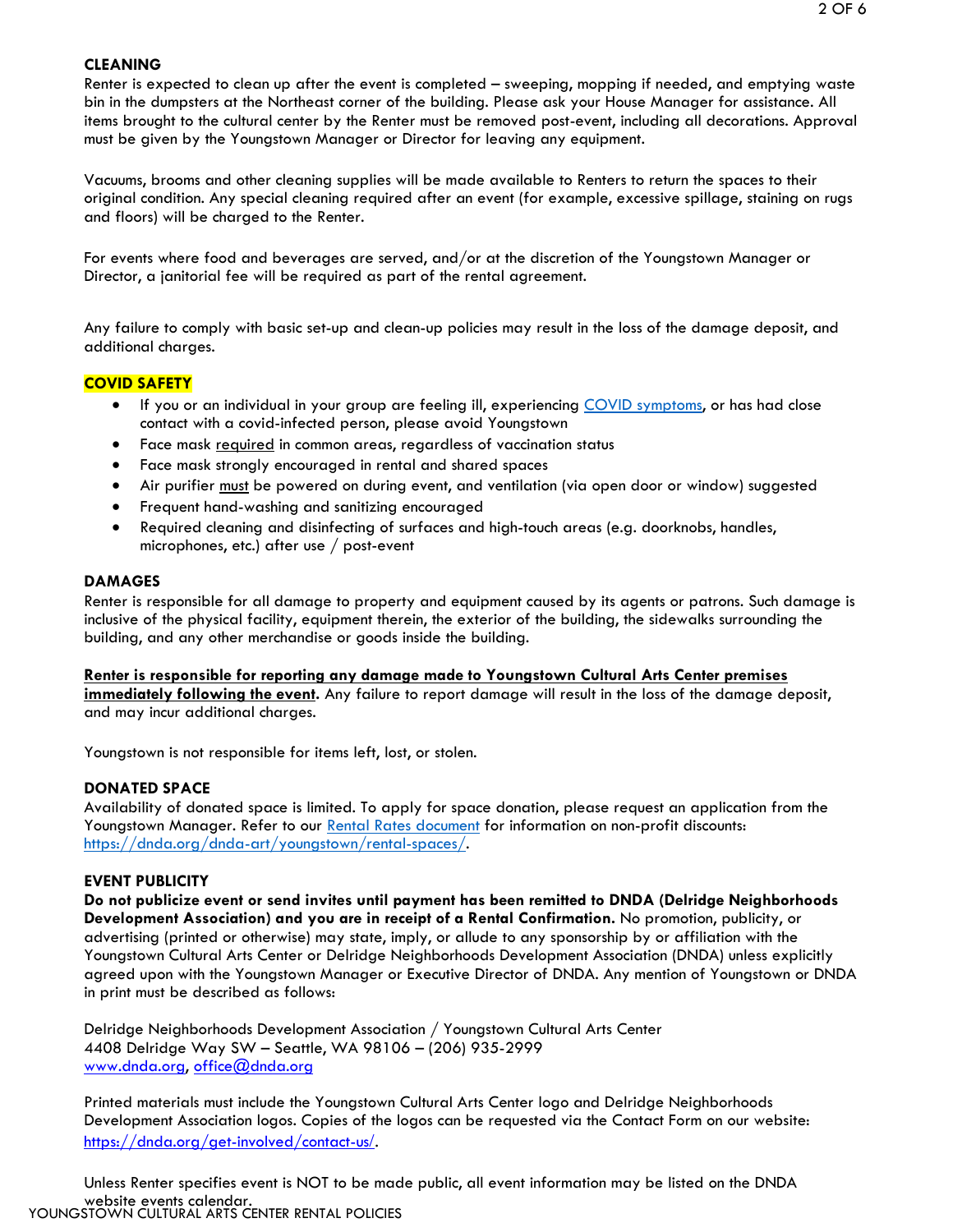Renter will evidence one million dollar (\$1,000,000) comprehensive/general liability policy adding Delridge Neighborhoods Development Association (DNDA) as an additional insured party. An insurance certificate must be delivered to Youngstown Cultural Arts Center a minimum of three (4) days before the event. Insurance requirement can be waived in writing by the Youngstown Manager or Director. **Waiver of insurance requirement, or failure to provide proof of insurance, does not remove liability from the renter**. Renter remains liable for any property damage or personal injury incurred during rental.

Renter hereby indemnifies and holds harmless Youngstown Cultural Arts Center and Delridge Neighborhoods Development Association (DNDA), and any of its agents and employees, from all liability for any acts or omissions of Renter, its employees, volunteers, audience members, licensees, and invitees resulting from or related to the event, excluding those liabilities resulting from any negligence of Youngstown, its employees, or agents.

#### **FIRE SAFETY**

No pyrotechnic devices, smoke/fog machines, or open flame are allowed without prior written consent from Youngstown Cultural Arts Center (email OK). Candles may be used if side enclosure is either glass or metal, and fully extends beyond flame height. All fire aisles, exits, and lanes must be unobstructed at all times. No standing or sitting allowed in the aisles or on the stairs during a performance. Failure to follow these rules will result in the immediate suspension of the event until the conditions are corrected. If not corrected, the event will be cancelled without refund to Renter*.*

No smoking is allowed anywhere inside the building, and individuals must be 25 feet away from the building when smoking.

#### **PAYMENT INFORMATION**

**Reservation Deposit:** A deposit of fifty percent (50%) of the base rental fee (cost before fees) and a signed Rental Policies agreement are **due upon making a reservation**. Failure to submit the deposit and policies agreement at least **14 days before** the event date(s) will result in the forfeit of schedule priority, putting the reservation at risk of cancellation in favor of paying renters.

**Damage Deposit:** The Youngstown Cultural Arts Center retains the right to require a damage deposit of either \$300 or \$500. Deposit may be returned within thirty (30) days of completion of the event when there have been no damages, as determined by Youngstown Manager.

Acceptable forms of deposit:

- A **credit card number** in the amount of either three-hundred dollars (\$300) or five-hundred dollars (\$500), which WILL NOT BE CHARGED unless significant damage occurs to the building or any other Youngstown Cultural Arts Center property
- A **signed check** in the amount of either three-hundred dollars (\$300) or five-hundred dollars (\$500) (\$500), which WILL NOT BE DEPOSITED unless significant damage occurs to the building or any other Youngstown Cultural Arts Center property

If any portion of the damage deposit is retained, Youngstown Cultural Arts Center will provide a written report to Renter detailing the nature of the damage caused, and an itemized list of the associated costs.

Payment: Payment of rental cost and fees is due prior to the rental date. Make checks payable to DNDA. **Checks returned by the bank upon which they are drawn will result in a \$40.00 fee.**

**Cancellation Policy:** Any cancellation by the Renter with less than fourteen (14) days' notice results in a forfeit of the fifty percent deposit. Any cancellations prior to fourteen (14) days' notice, but within thirty (30) days' notice results in a forfeit of one half  $(1/2)$  of the fifty percent deposit. Any cancellation due to failure to fulfill the requirement of this contract results in a loss of full deposit*.* A cancellation can be written, e-mailed, or in-person at Youngstown Cultural Arts Center. A cancellation left on voicemail will not be accepted.

**Additional Payment Information:** Any miscellaneous fees, including damages, special cleaning, or violation of contract will be billed after the event. Renters exceeding their reserved time will be charged the applicable hourly rate plus staff time spent in excess of agreed upon rental times. The final balance is due within thirty (30) days after receipt of the invoice. Make checks payable to DNDA.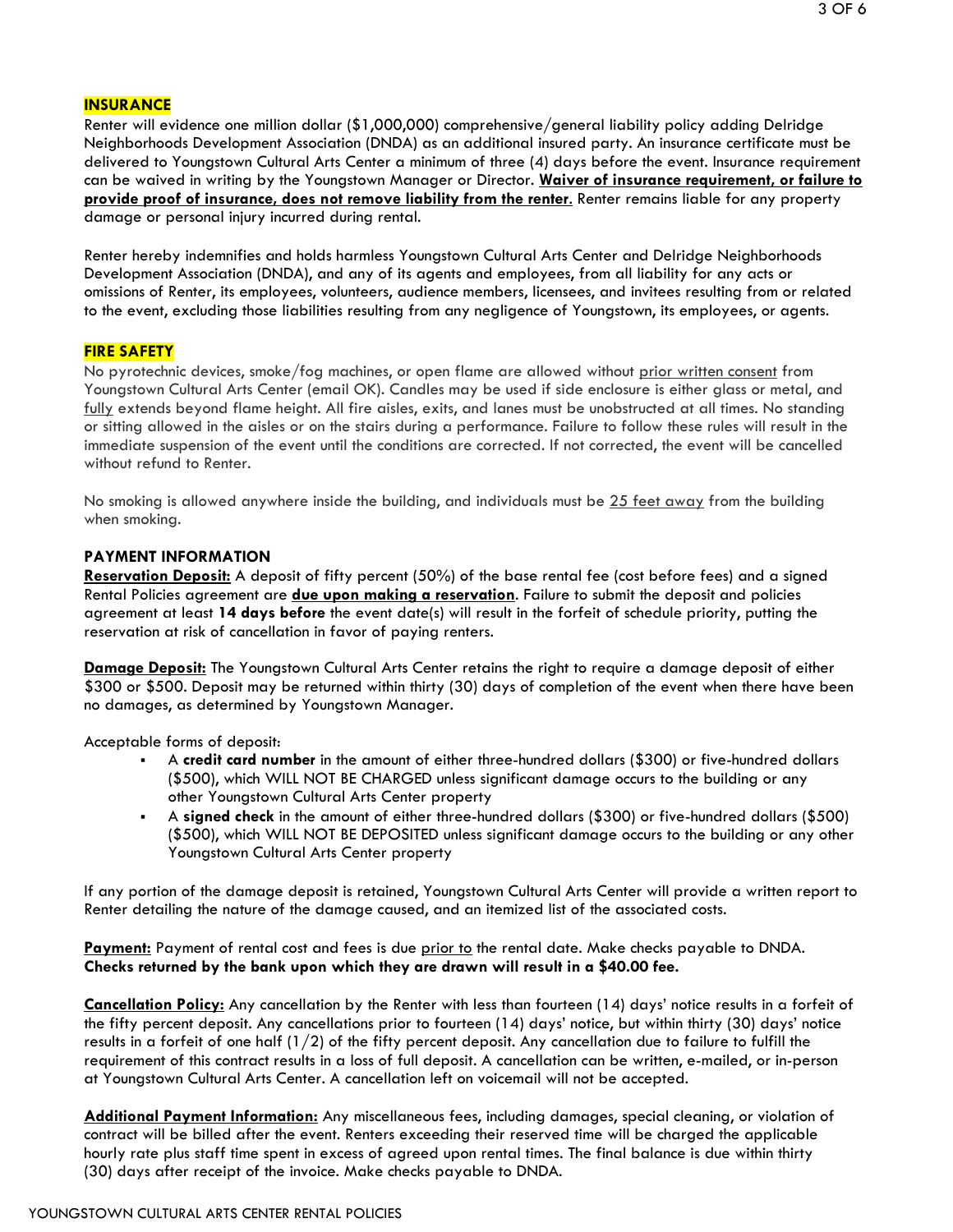# **PARKING**

Parking for Renters and guests is allowed in the **54-stall lot on the North side of the building**. **Parking is prohibited in the residential lot on the East (back) side of the building**. Unauthorized vehicles parked in this area will be towed at owner's expense.

#### **LOADING & UNLOADING**

Renters should use the loading areas located along the back side (East) of the Youngstown Cultural Arts Center. The roll-up doors are kept locked; access must be requested of Youngstown Manager or Director. **At no time is it acceptable for vehicles to be parked in the fire lanes.**

#### **NON-PROFIT ORGANIZATIONS**

In order to receive non-profit rates, Renter must provide a copy of the renting organization's 501(c)3 letter from the IRS classifying organization as a non-profit. Rental priced at for-profit rate without IRS letter.

#### **QUIET HOURS**

There are three floors of residences above the Youngstown Cultural Arts Center. Seattle's noise ordinance is in effect from **10:00 pm – 7:00 am** weekdays and **10:00 pm - 9 am** weekends. Please help Youngstown be a good neighbor and maintain the capability of holding great events by observing quiet hours both during and upon exiting events, from 10:00 pm on.

#### **RESPONSIBILITY**

Contracts will be approved for adults who are at least 21 years of age and who accept responsibility and attend the event providing supervision throughout the period covered by the contract. Name(s) of person(s) who will be on the site and in charge at the Youngstown Cultural Arts Center throughout the course of the event must be given to the Cultural Center Staff prior to the event. Only those persons specified by the applicant will be permitted to make additions or changes to the signed contract. For events involving minors, the Youngstown Cultural Arts Center requires one (1) adult chaperone per twenty (20) attendees to be present during the entire length of the event. Renter must submit a list of chaperones with contact information prior to the event.

#### **SAFETY AND SECURITY**

Some events, for various reasons (including, but not limited to, crowd size, number of volunteers, the complexity of set-up, presence of children, serving of alcohol) require additional event oversight or security personnel. Youngstown Cultural Arts Center reserves the right to add, at the Renter's expense, additional oversight or professional security to make every event safe and successful.

Renters may provide their own security measures provided such measures are approved by Youngstown Cultural Arts Center in advance of the event.

Youngstown Cultural Arts Center reserves the right to delay the opening of any event in the case that the Premises are not deemed safe or appropriate for public admission.

Youngstown Cultural Arts Center reserves the right to temporarily halt the admission of patrons to any event if Youngstown Manager or Staff believe capacity for the event has exceeded safe management of the Premises.

#### **SIGNAGE**

The locations of all activities in the cultural center are posted daily in the office. Signs and decorations may not be permanently affixed to walls or equipment either inside or outside the building. Temporary directional signs on their own supports may be in place the day of the event, but must be approved by Youngstown Manager, and must be removed immediately following event.

#### **SMOKING**

Smoking is prohibited throughout the entire building and within twenty-five (25) feet of any entrance.

#### **STAFF REQUIREMENTS**

Youngstown Cultural Arts Center requires a minimum of one (1) staff person for any event outside of business hours (Mon-Fri, 10a-6p). A Staff charge may apply.

Youngstown Cultural Arts Center requires Renter to hire in-house Technical Staff if technical equipment is being used, unless otherwise agreed upon in writing.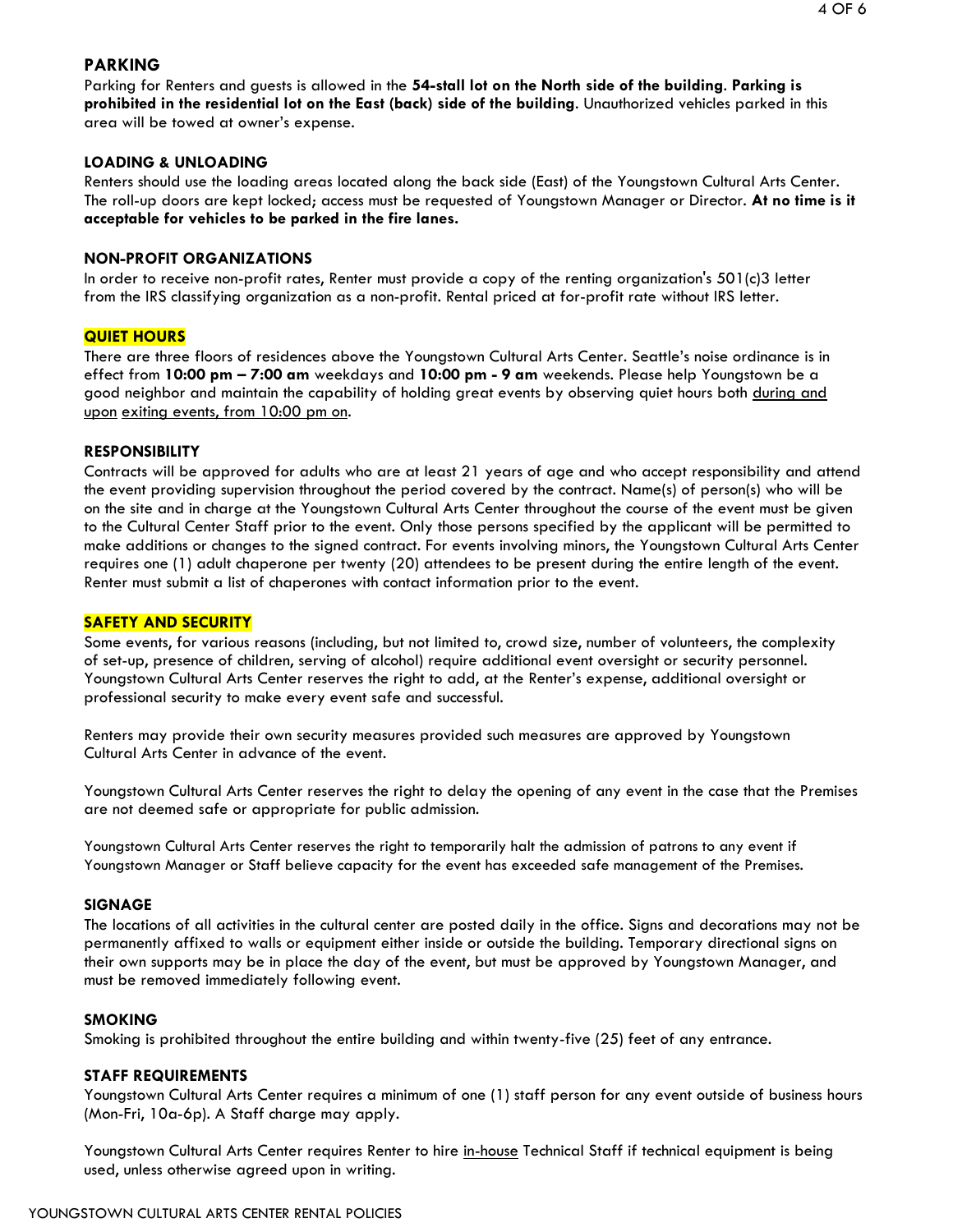5 OF 6

For events with 100 or more attendees, Youngstown Cultural Arts Center may require Renter to hire a second House Manager. One House Manager per 100 attendees.

Event Staff serve as the official Youngstown Cultural Arts Center representatives, and may answer questions, advise about space, and assist with set-up and clean-up per request.

# **STAFFING CHARGES**

Events occurring outside Youngtown hours of operation require Renter to hire Youngstown House Manager Staff. Hours of operation: 10:00 am – 6:00 pm Mon-Fri. Events require audio/visual assistance require Renter to hire Youngstown A/V Technician Staff.

### **AFTER-HOURS STAFFING**

For events occurring between 10 pm and 9 am, the Renter is required to pay after-hours staffing charges. For info and rates, see Rental Rates.

## **TIMING**

When establishing a rental time table, **Renter must include both set-up and clean-up time within rental period**. Caterers and others should be instructed not to arrive before the contracted rental time. Deliveries of rental equipment, cakes, flowers, etc., must be made during the rental period, unless special arrangements made with Youngstown Manager or Youngstown staff at least seven (7) days prior to event. Youngstown Cultural Arts Center reserves the right to charge for non-approved delivery and pick-up outside of normal hours of operation or setup/clean-up times.

Renter will be charged from the time the first person associated with the organization enters the rental space, until the last person (volunteer, audience member, caterer or other service personnel) associated with the event leaves the building.

Youngstown Cultural Arts Center hours of operation are Monday – Friday, 10am - 6pm. These hours, plus weekends and evenings are available for bookings.

#### **PROMENADE GALLERY**

All art exhibits must be approved through Youngstown Manager or DNDA Executive Director. After receiving approval, the art exhibit is booked with the Youngstown Cultural Arts Center. The gallery hours coincide with the Youngstown Cultural Arts Center's office hours, Monday - Friday, 10:00 AM to 6:00 PM, or by appointment. The gallery also serves as the main promenade through the facility and thus is open without supervision during evening and weekend events, and Youngstown Cultural Arts Center cannot be held responsible for any damage or theft that occurs. There is limited storage space for the gallery; all work must be removed from the gallery promptly at the end of each exhibition. Artwork designed to be exhibited on the wall must be capable of installation by wire. Nothing may be affixed directly to, on, or through the wall. If needed, the exhibitor must furnish pedestals, plinths, and vitrines for three-dimensional work.

Artists are responsible for all aspects of their exhibition including transporting artwork to and from the facility, installation and de-installation, publicity and promotions, receptions, and sales. The Youngstown Cultural Arts Center staff will provide technical assistance and advice with respect to installation and lighting.

Exhibitors are required to sign a contractual agreement detailing the above responsibilities and terms to confirm the exhibition (opening reception dates, installation and take down date and time to be confirmed upon signing agreement).

#### **For more information, please contact Youngstown Cultural Arts Center at 206-935-2999.**

# **CONTACT INFORMATION / MEDIA RELEASE**

By renting space at the Youngstown Cultural Arts Center, Renter agrees to have contact information added to the Youngstown Cultural Arts Center mailing list. Renters may opt out of the mailing list by special request. Any photos taken of public events by Youngstown staff or affiliates are property of the Youngstown Cultural Arts Center and may be used for promotion of Youngstown Cultural Arts Center on the Youngstown and DNDA websites, printed marketing materials, and other online or print marketing.

Signature below signifies that Renter has read and will abide by the Policies stated herein: